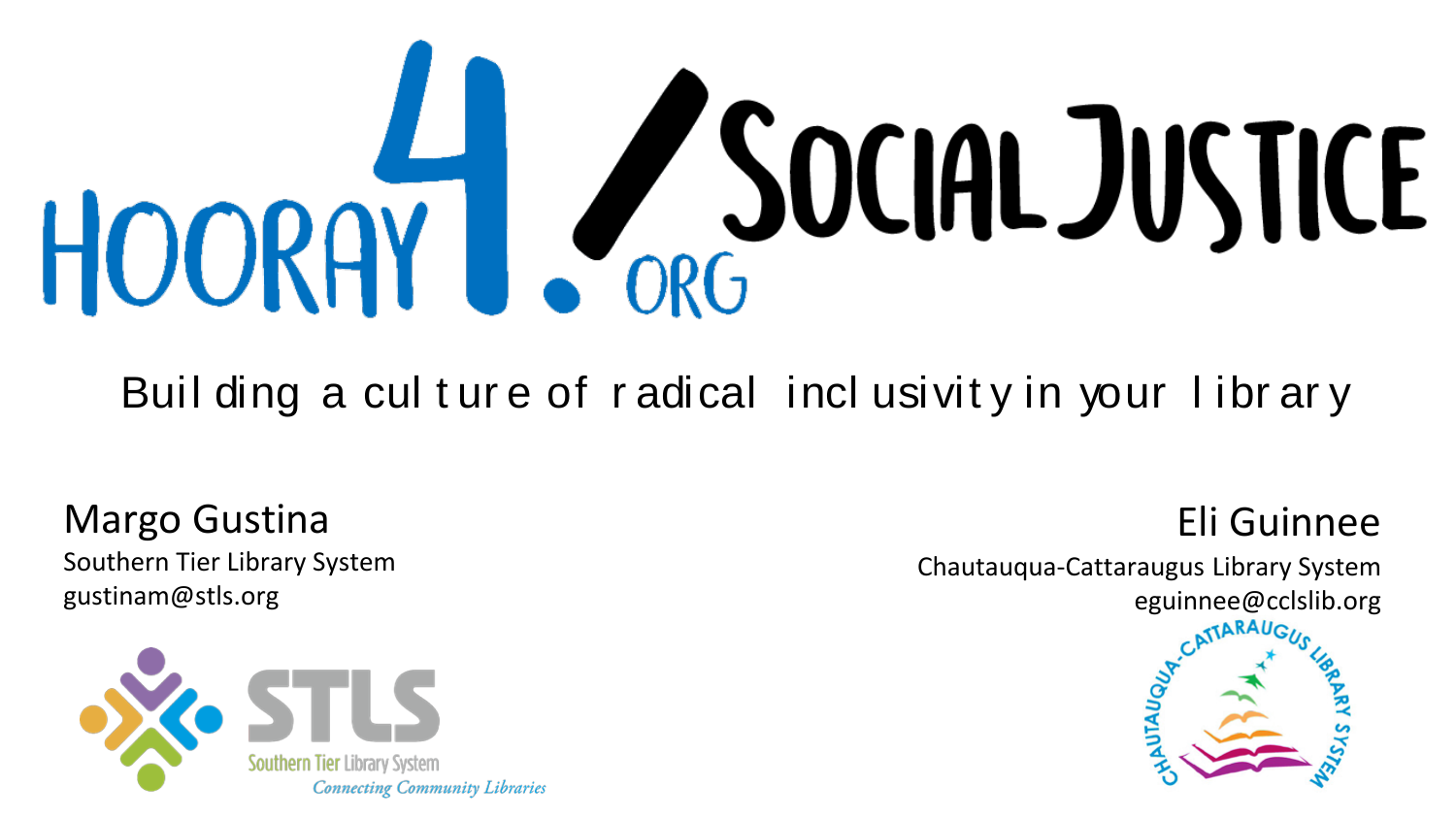### Social j ust ice

#### We **create a** *radically inclusive* **culture** that seeks to

understand bias and dismantle systemic oppression that prohibits groups and individuals from achieving their full potential. We embrace the library's professional obligation to **ensure equitable access to opportunity**. We recognize that by elevating all the voices in our community, we fulfill our charge in curating, preserving, and serving.

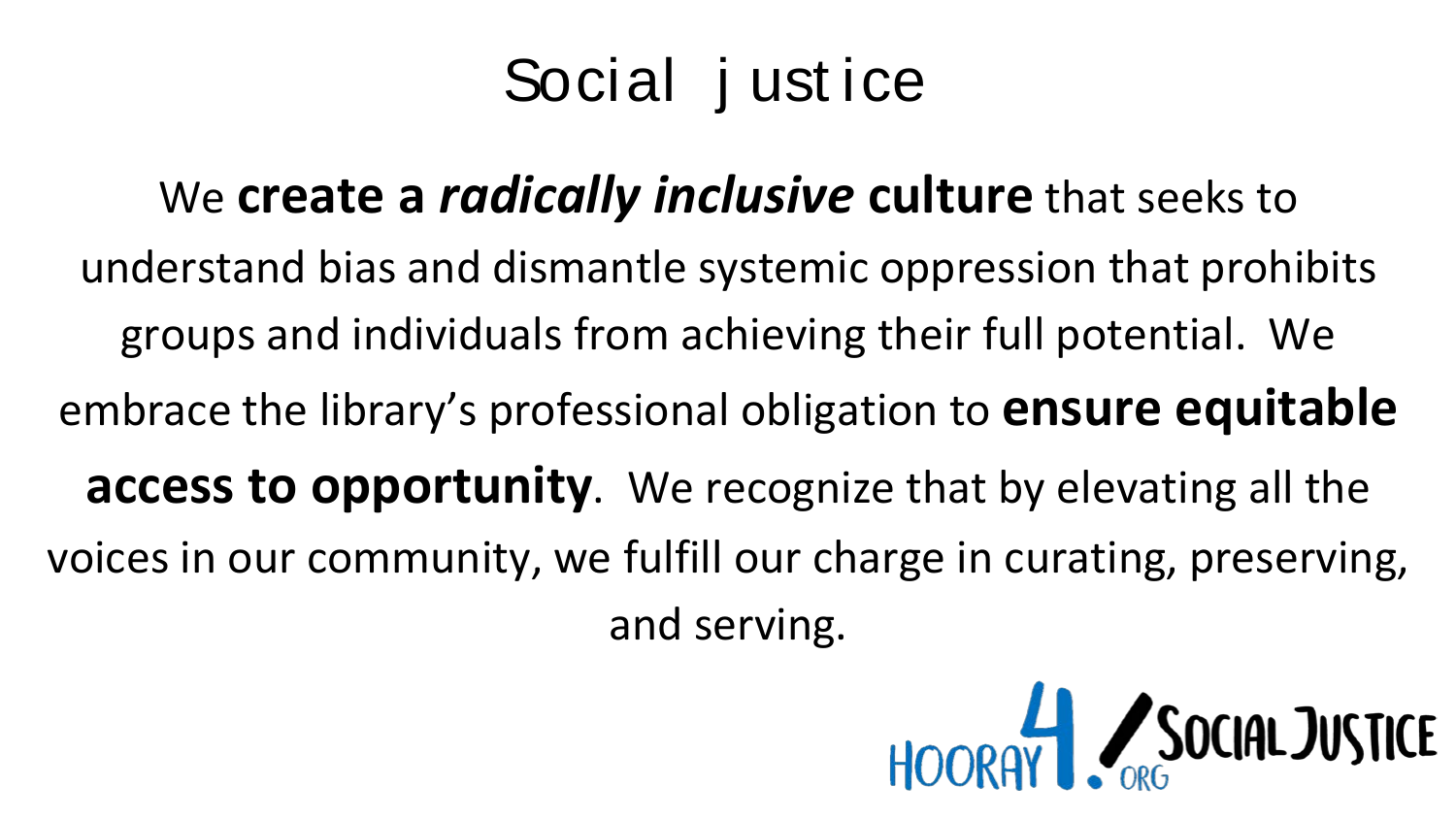### A Radically inclusive Library is

**Empower ing: Equitable access requires the elevation of less heard community** members so all people are valued within the library culture

Suppor tive: The library demands nothing of the visitor and offers facilitation of community member solutions to challenges and development of aspirations

Resil ient: Socially embedded so that the library program strengthens social fabric

Pr eser ving: To preserve community and cultural memory, is to include all voices - if we have not actively sought all voices, the preservation isn't complete

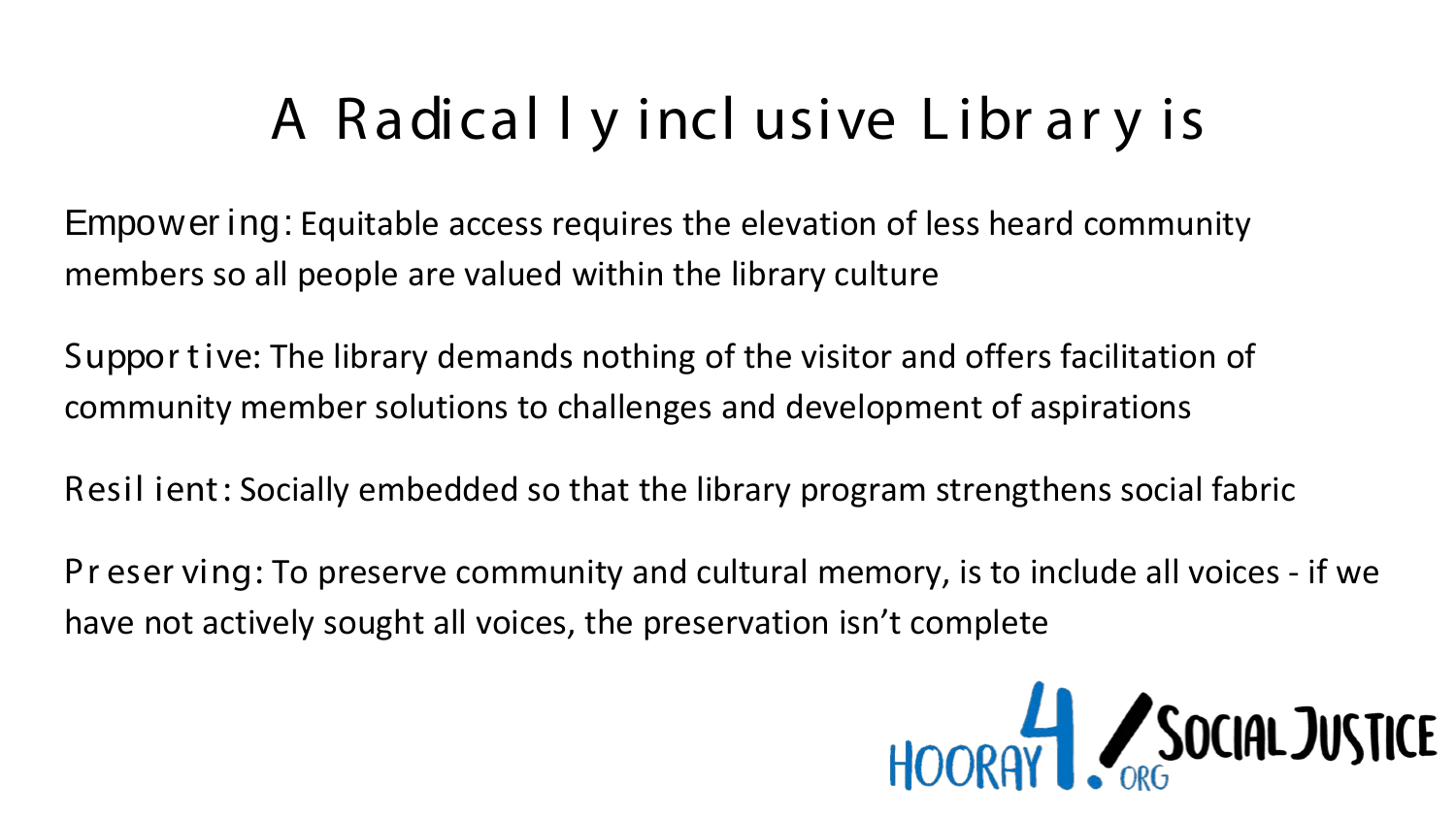# Action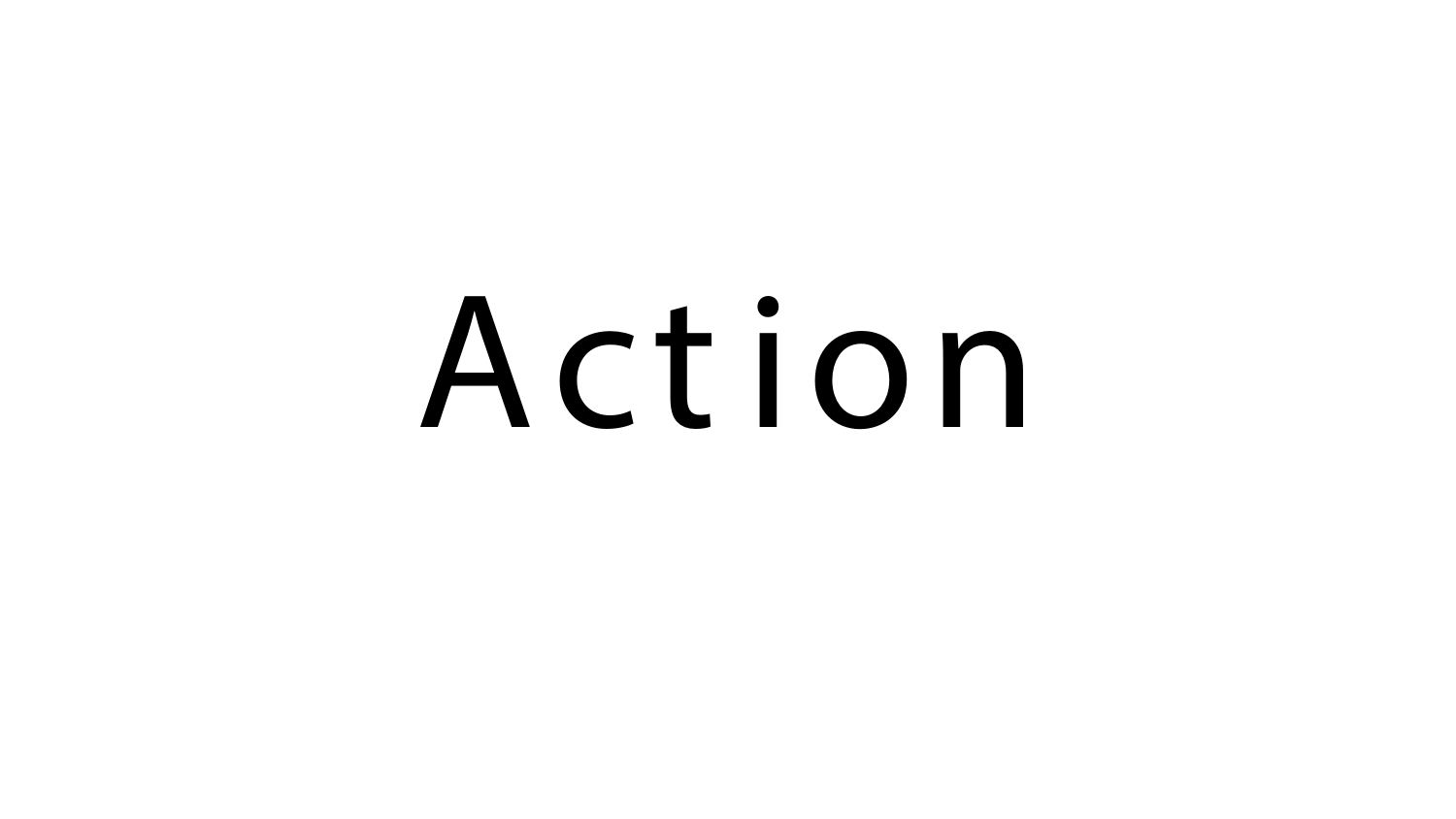

Yes



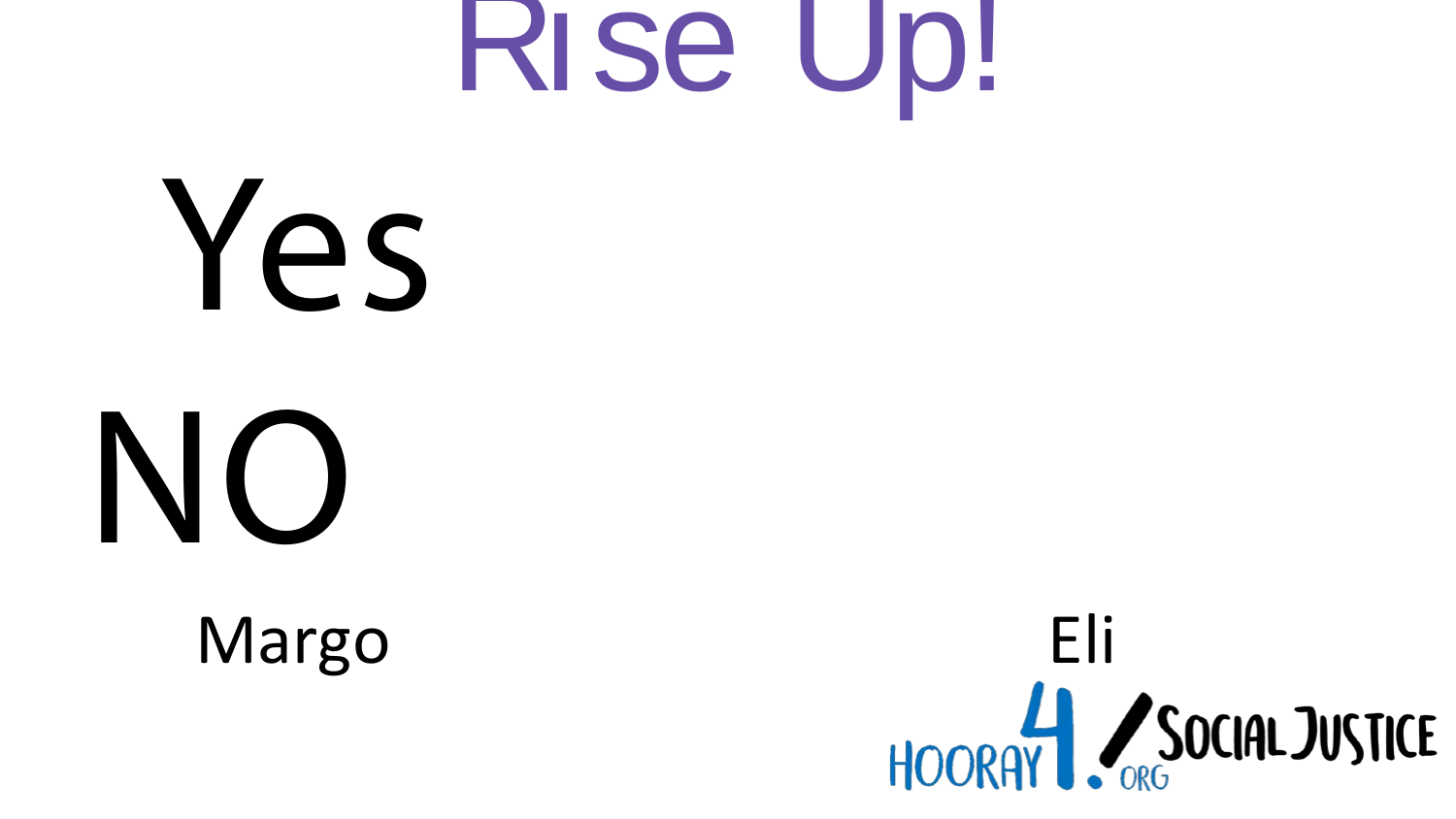

### Supporting one political candidate over another **because the other is an open white nationalist**

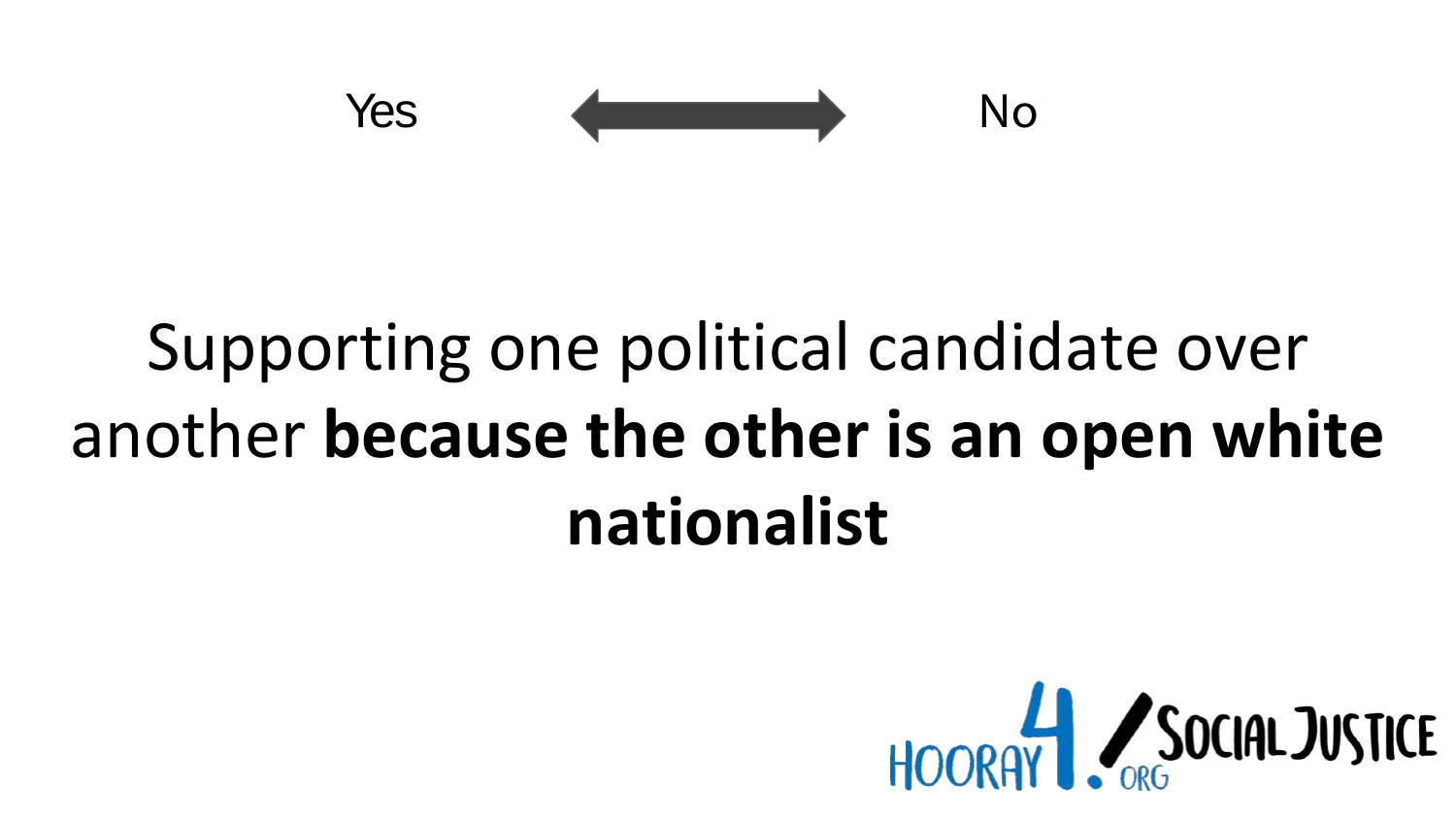

### Using the phrase "Social Justice" in programming, public statements, or advocacy efforts? **eg."Free Event: Social Justice for Immigrants"**

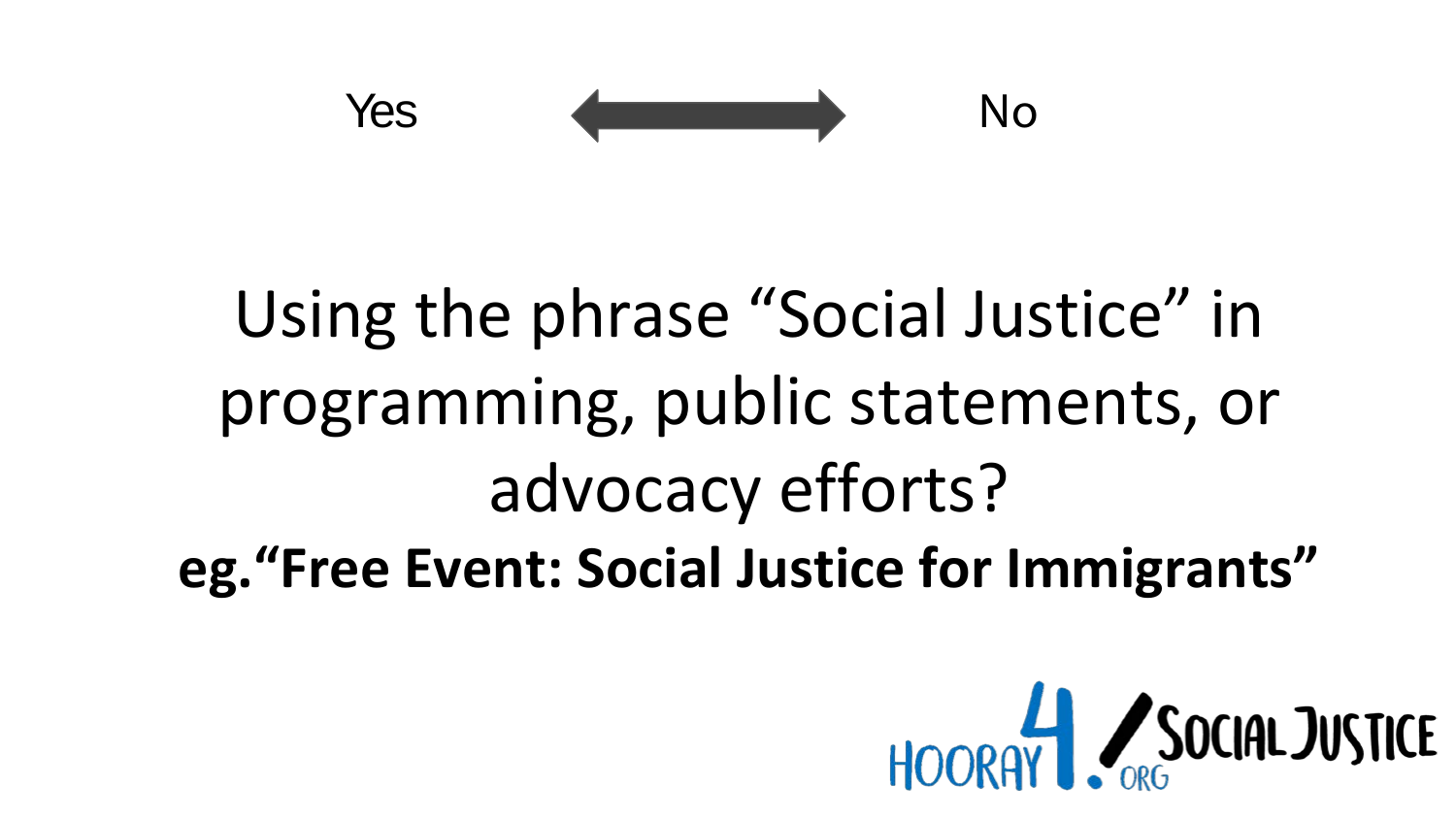Yes Andrew No

### Would you **sponsor** a program **advocating** the end of solitary confinement for imprisoned youth knowing that Democratic National Convention attendees would be touring your library?

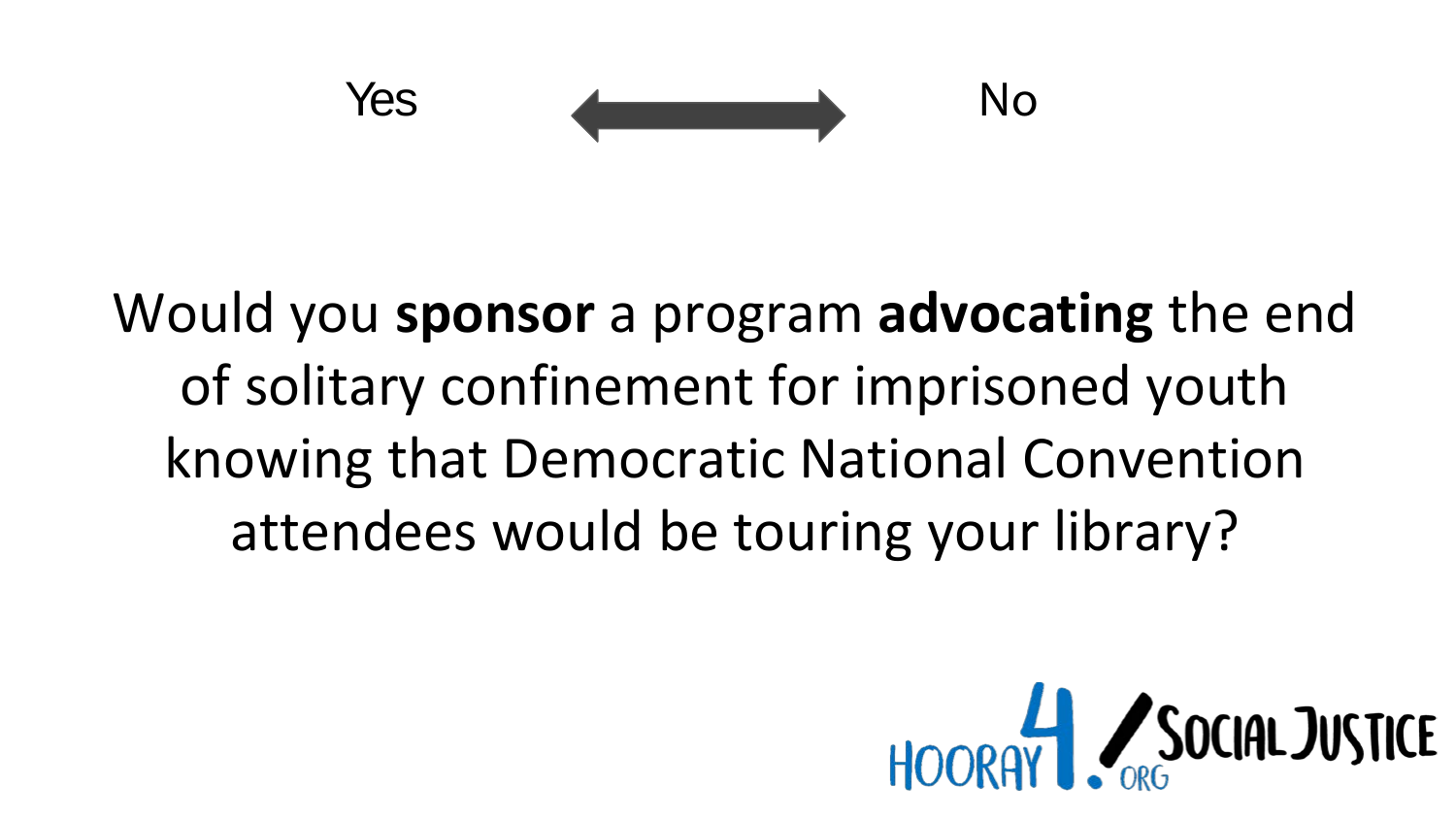

### Leading a panel discussion supporting transgender rights on new rules governing transgender bathroom use being considered by the local school district

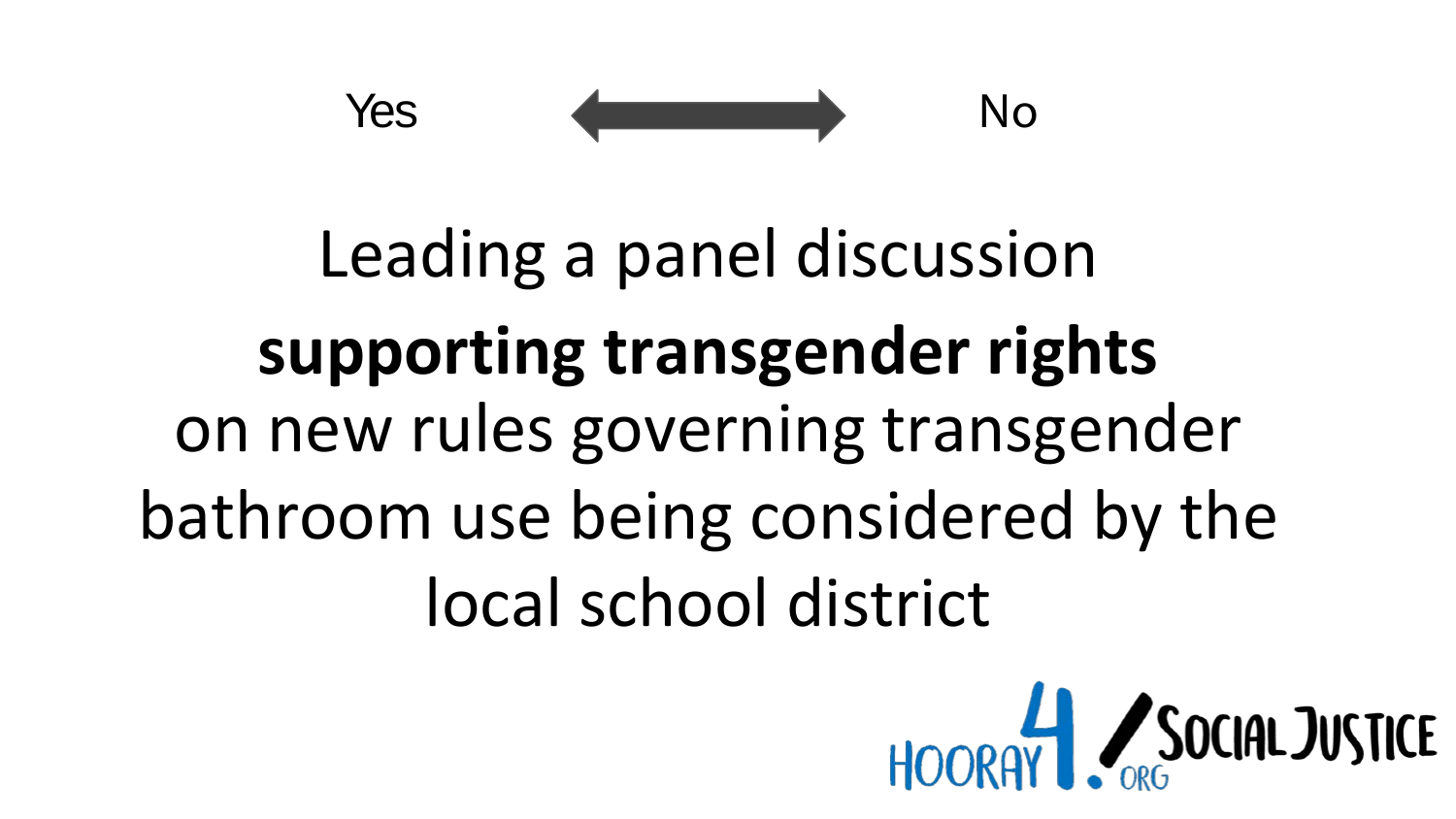Passive **Exercise** ACt ive Be a forum for Fight for Equal information Opportunity

Provide materials Take targeted materials to

from all perspectives exactled be people where they are

Be supportive  $\longrightarrow$  Hold a support group

Be welcoming  $\longrightarrow$  Expect Nothing in Return

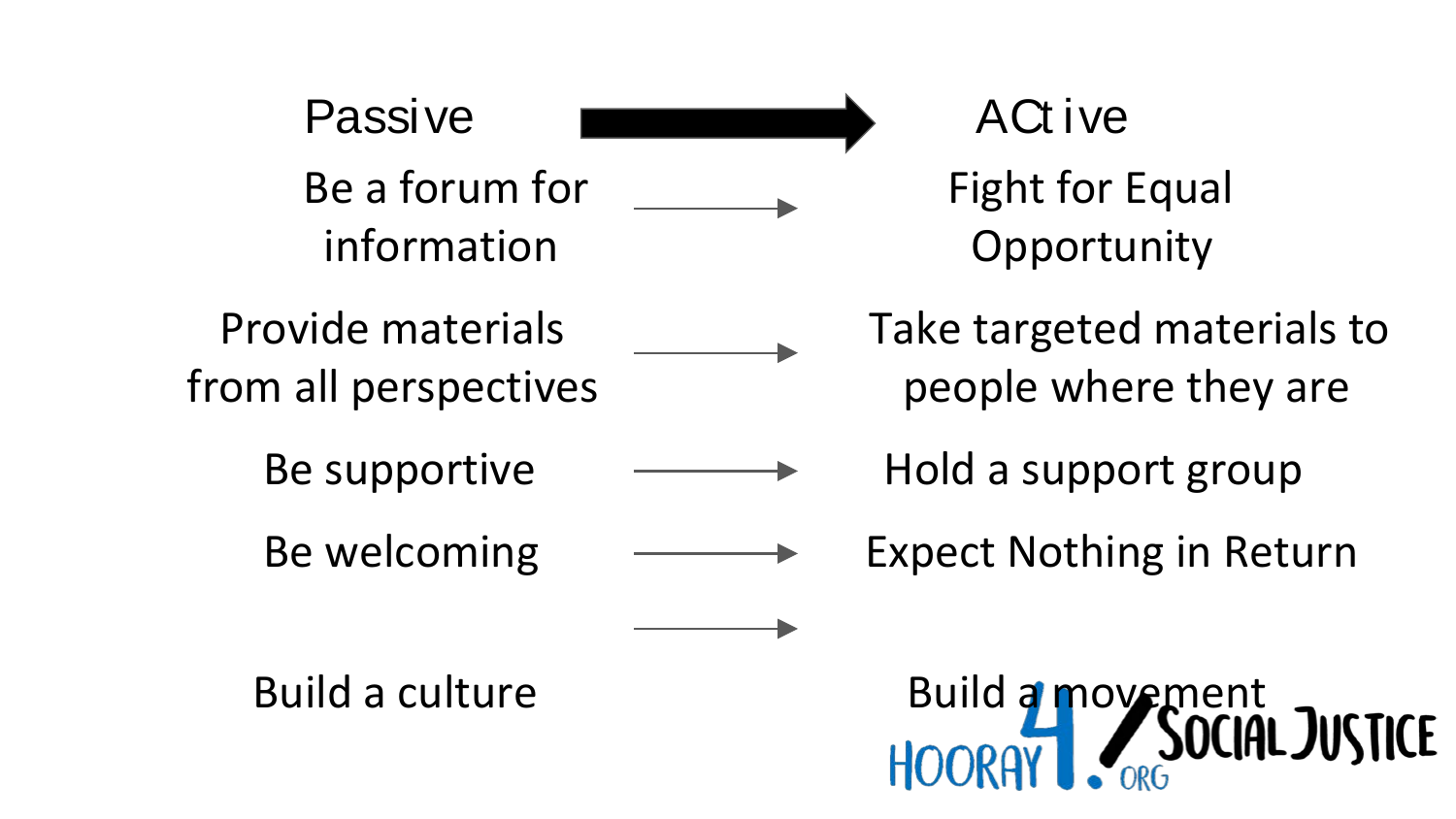### Why is Social Justice our business?

access; and accurate, unbiased, and courteous We provide the highest level of service to all library *users through appropriate and usefully organized resources; equitable service policies; equitable responses to all requests.*

-- ALA Code of Ethics

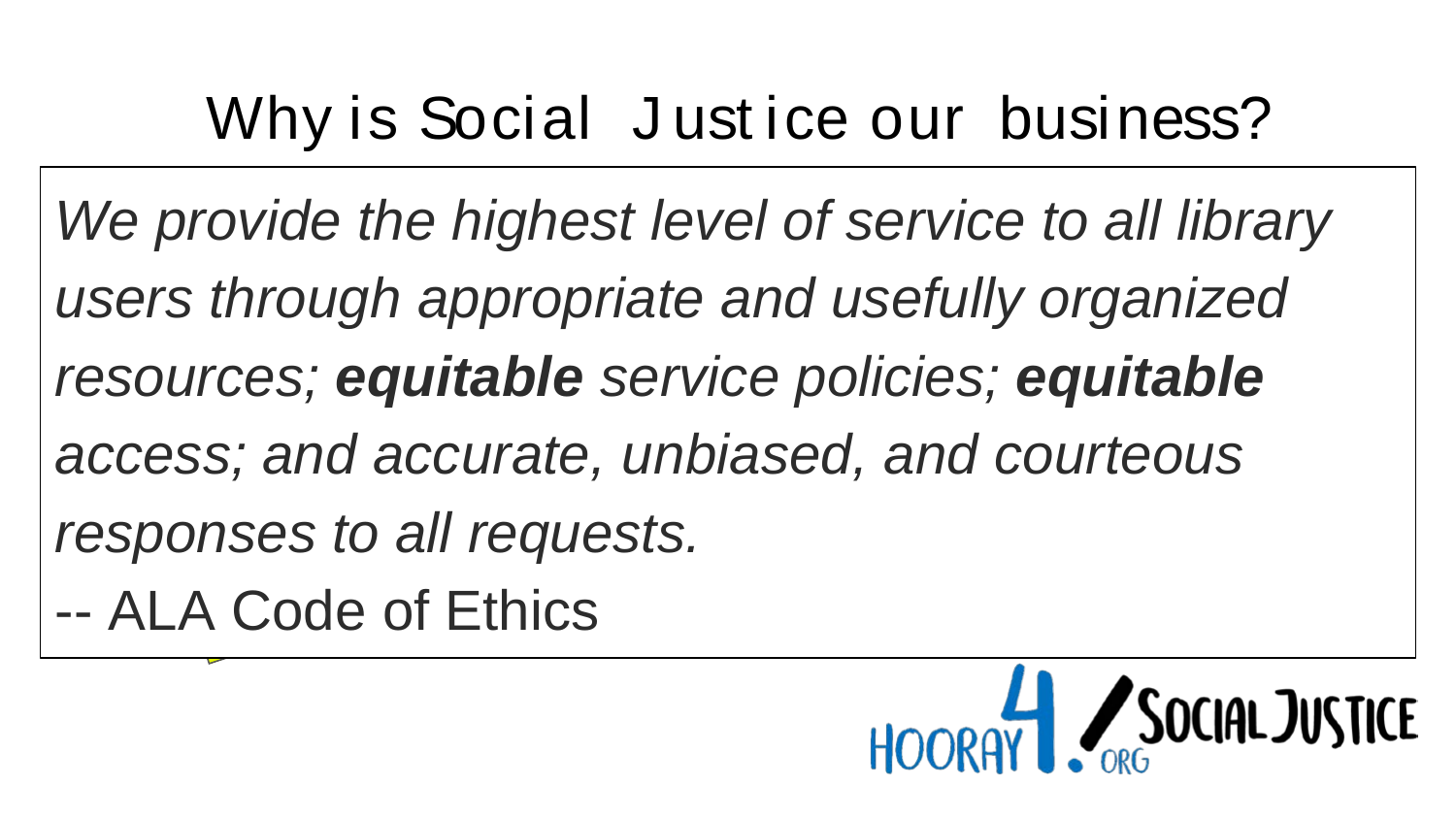# Non-Programmatic Ways to be Radical I y incl usive?

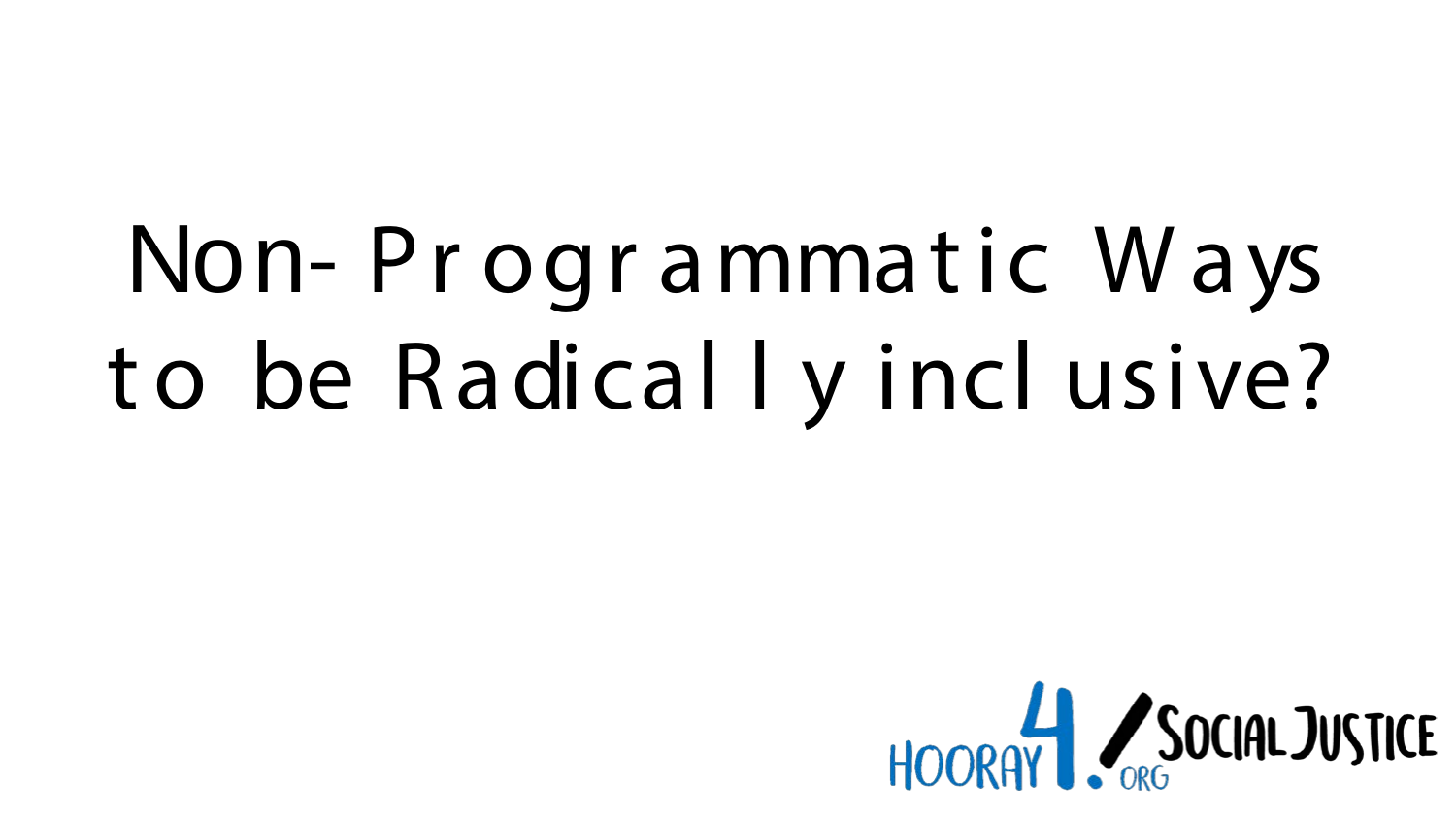# Cur r ent Cont ext

"What's more, when it's harder to get your neighborhood librarian to respond to a simple email about opening hours, it's not much of a leap to imagine other interactions — dealing with a computer help desk, the front office at a school or just the dry cleaner — that go less smoothly."

https://www.nytimes.com/2017/10/06/business/economy/racial-discrimination-government-<br>officials.html By JUSTIN WOLFERS OCT. 6, 2017<br>HOORQY officials.html By JUSTIN WOLFERS OCT. 6, 2017

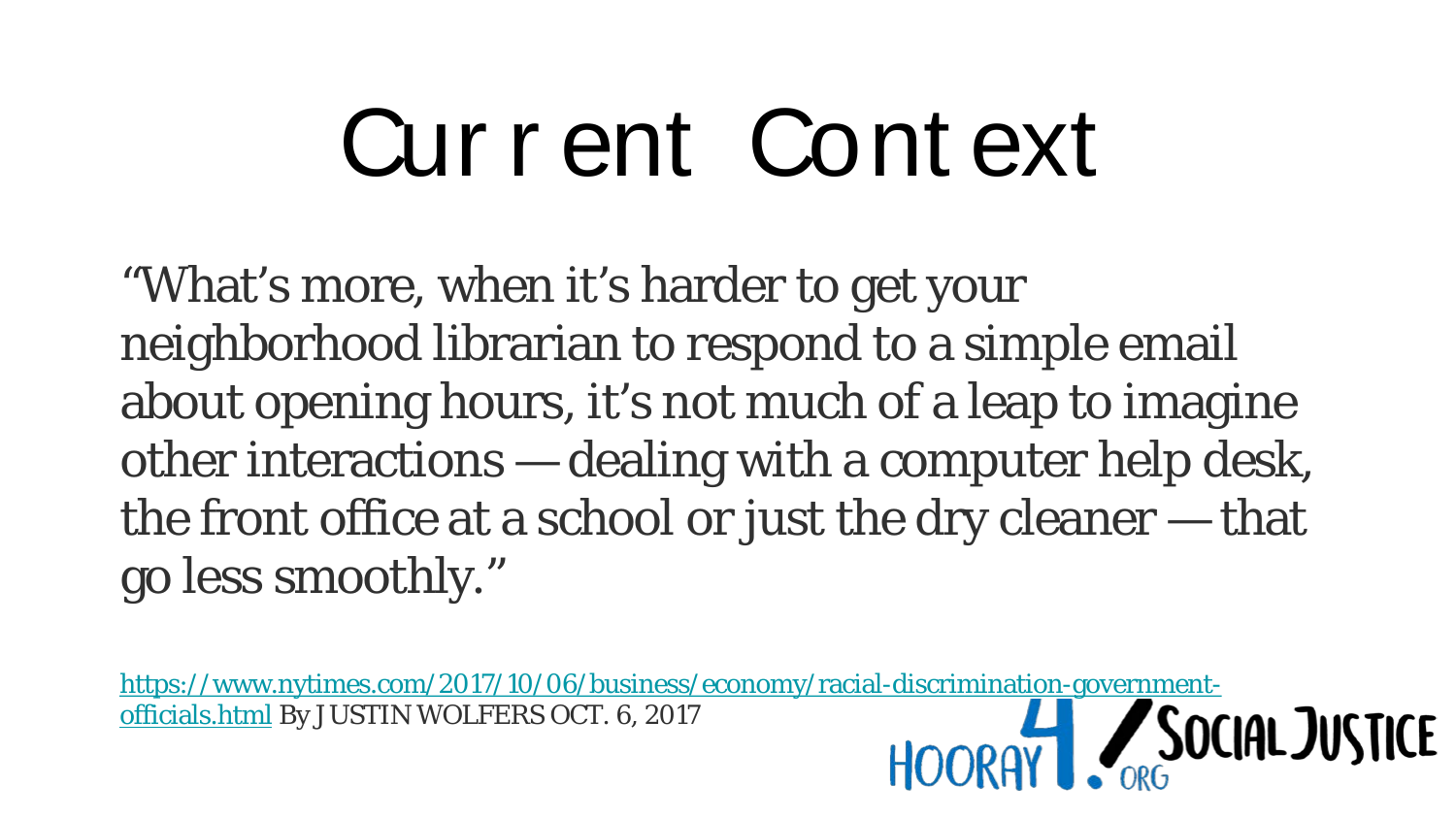### Tal k it out Group Discussion- 10 minutes Case study #1 or  $#4$

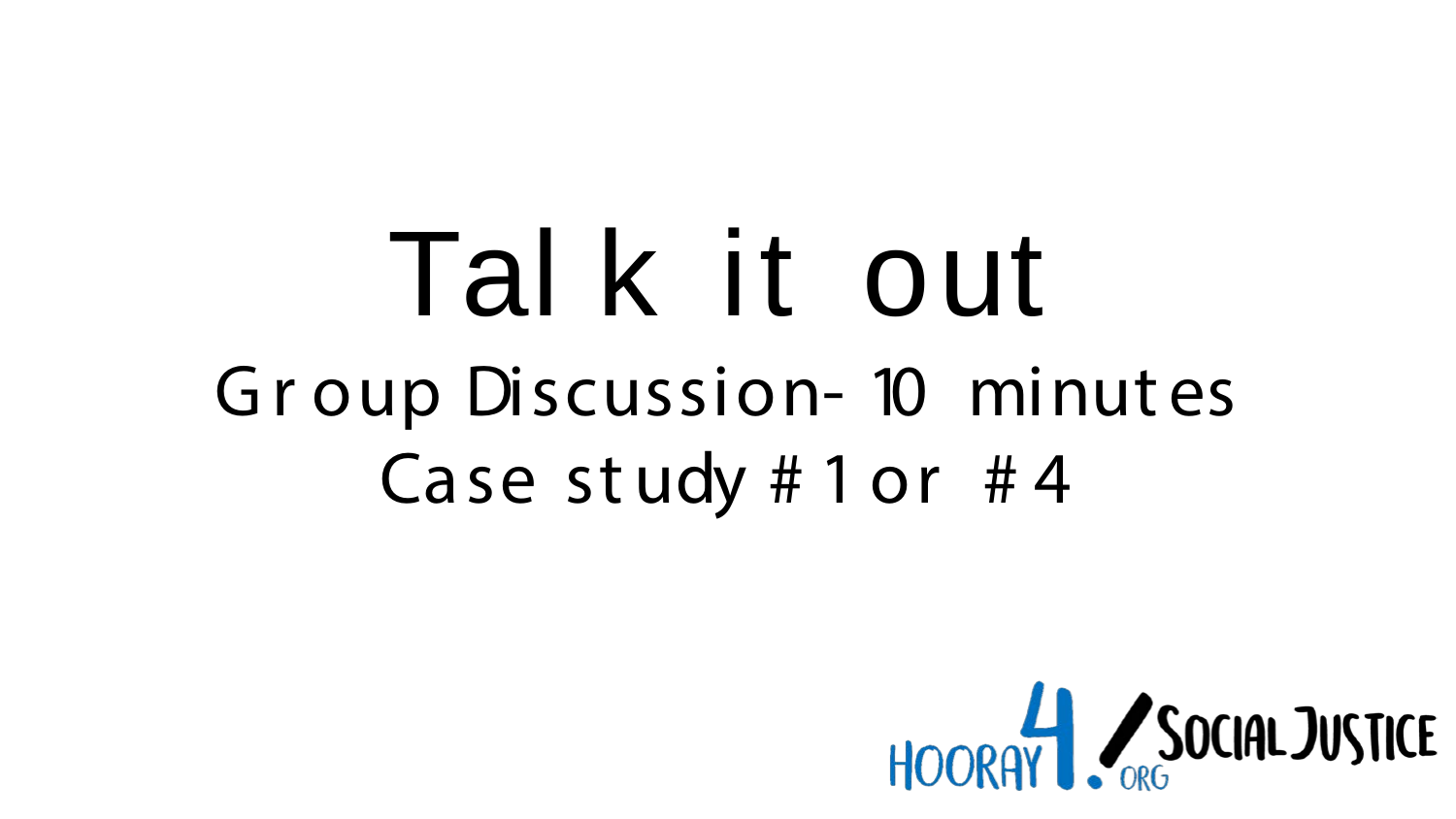### Case St udy # 1: But They Ar e Too Young

A parent of a 5 year old has complained because your Children's Librarian read "Jacob's New Dress" at the last story hour, a book which describes a young boy who wants to dress up as a princess but gets teased by the other boys. What made the parent so angry was that there was no warning ahead of time that the book would be read: "If some parents want to raise their sons to wear dresses, I have no problem with that, but I have the right to raise my children how I want to."

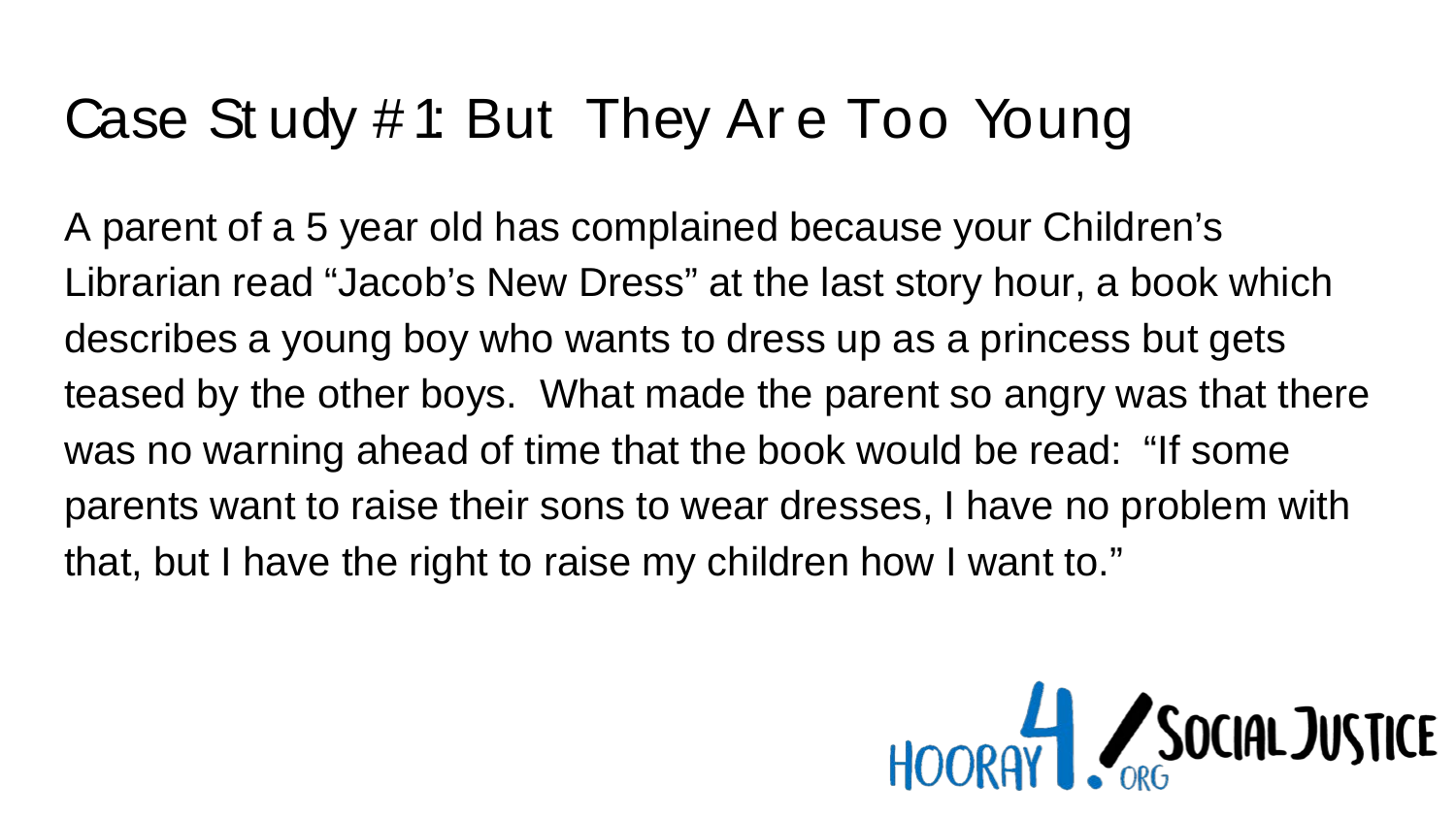#### Case St udy #4: Maybe He Was Just Joking

Your library runs an after school program. There are often 30 or more children and it can be a bit overwhelming. Occasionally you hear a child say something mean to another child. You figure you don't always have time to engage them in deep discussion on ethics, and really it's not your job--that's why they have parents. This week, you have overheard three middle school students use a derogatory word to describe another child, an immigrant. It bothers you that they are not more welcoming and you wonder where they are getting it from.

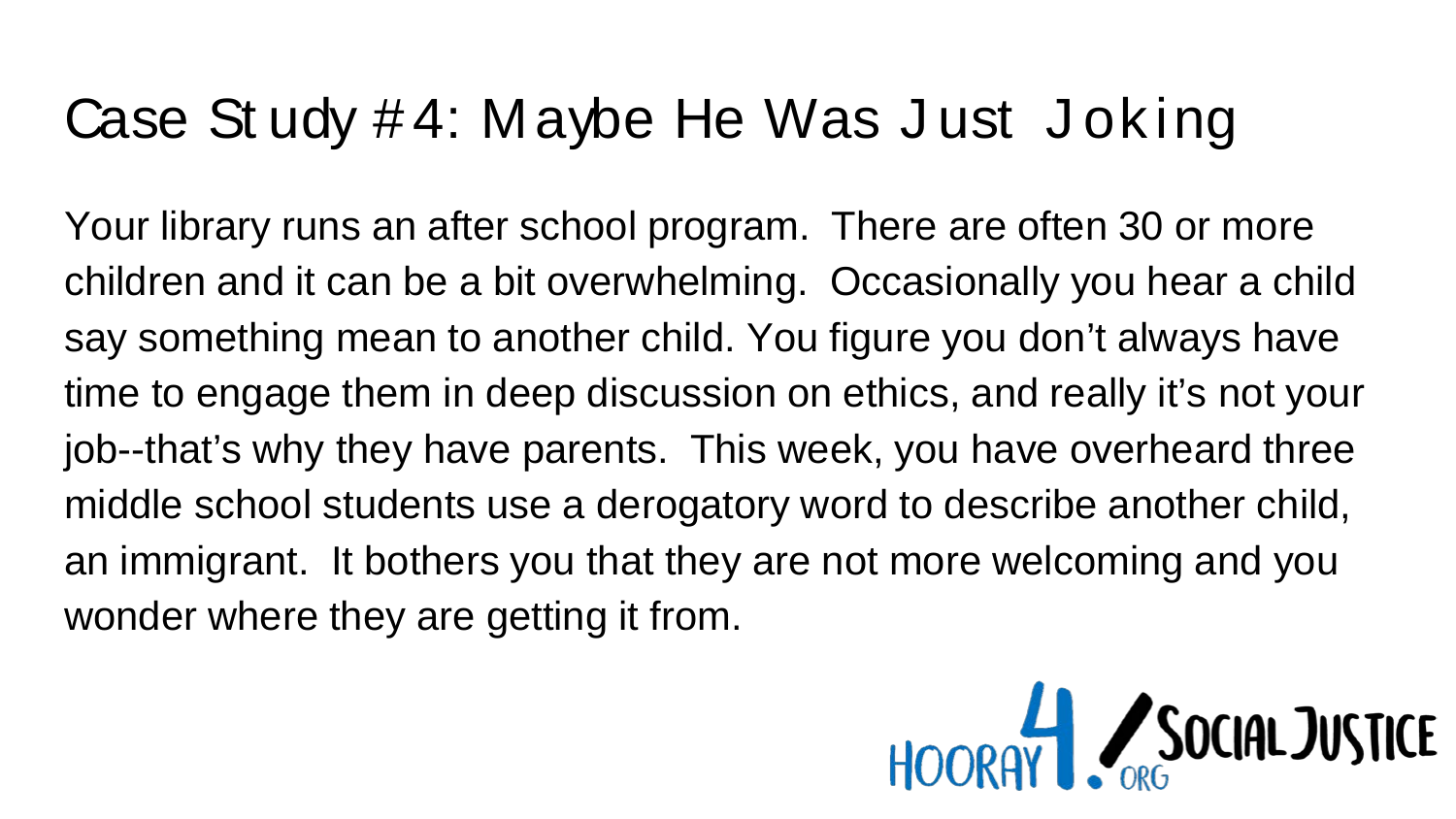### Cr eat e a Culture Supporting Social Justice:

- Say it often-- "This Library is for everyone"
	- Newsletters, Buttons, Posters, Displays
- Do it often--It get's easier when it becomes the norm
- Start with Why-- In advertising and all communication, the first line should be "The X Library supports equal rights and equal opportunity for everyone in the community
- Say it beyond the library walls

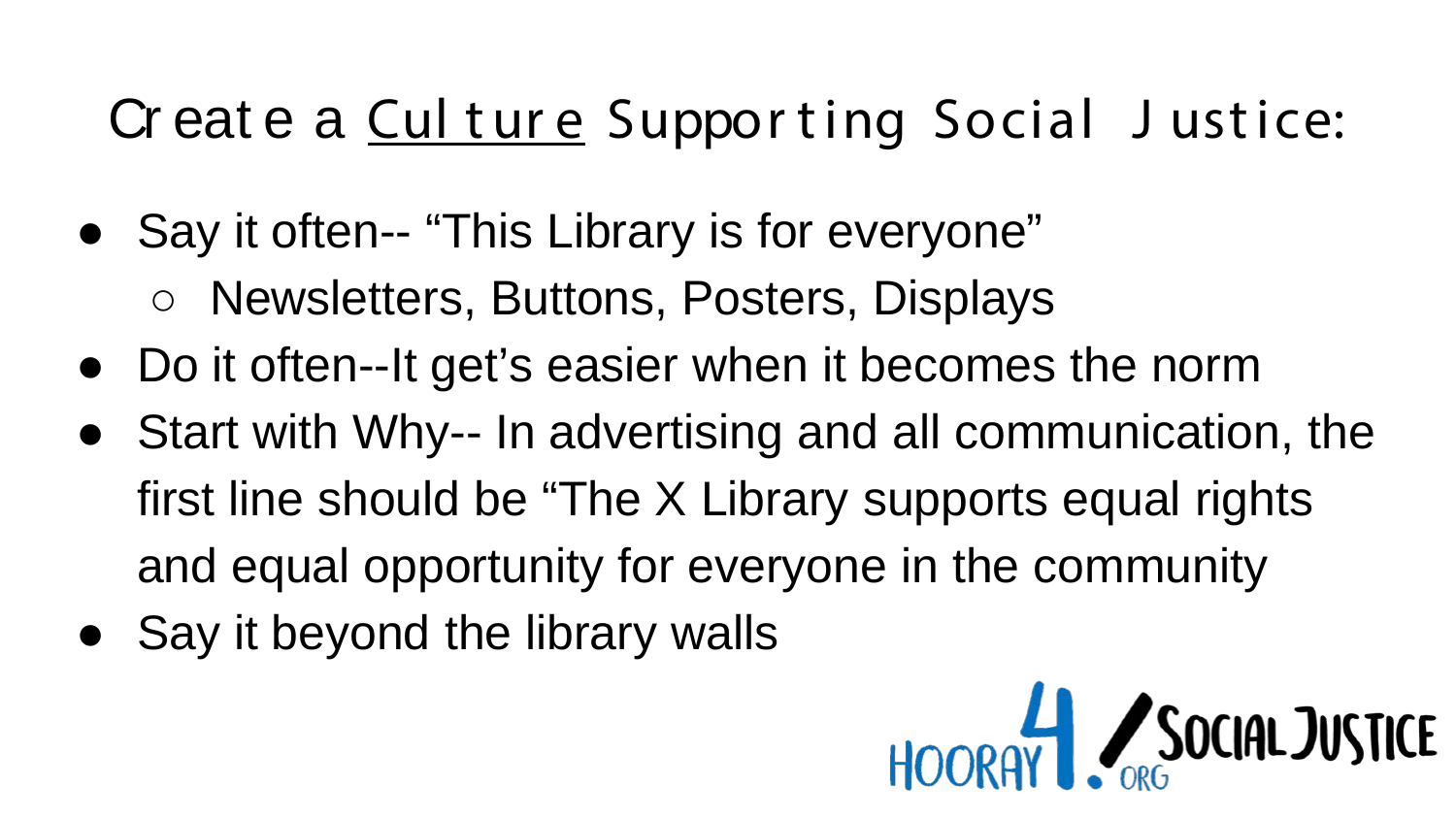#### Cr eat e Policies That support:

- Proactive, Inclusive, and Universal Programming
- The library's role as provider of equal opportunity
- Distance  $\ell$  out of the library services
- Clear guidelines when to call the police/social services/911
- Not gathering unnecessary information
- Caution in photography/video/live streaming
- Opt-ins rather than opt-outs
- Patience with behavior issues

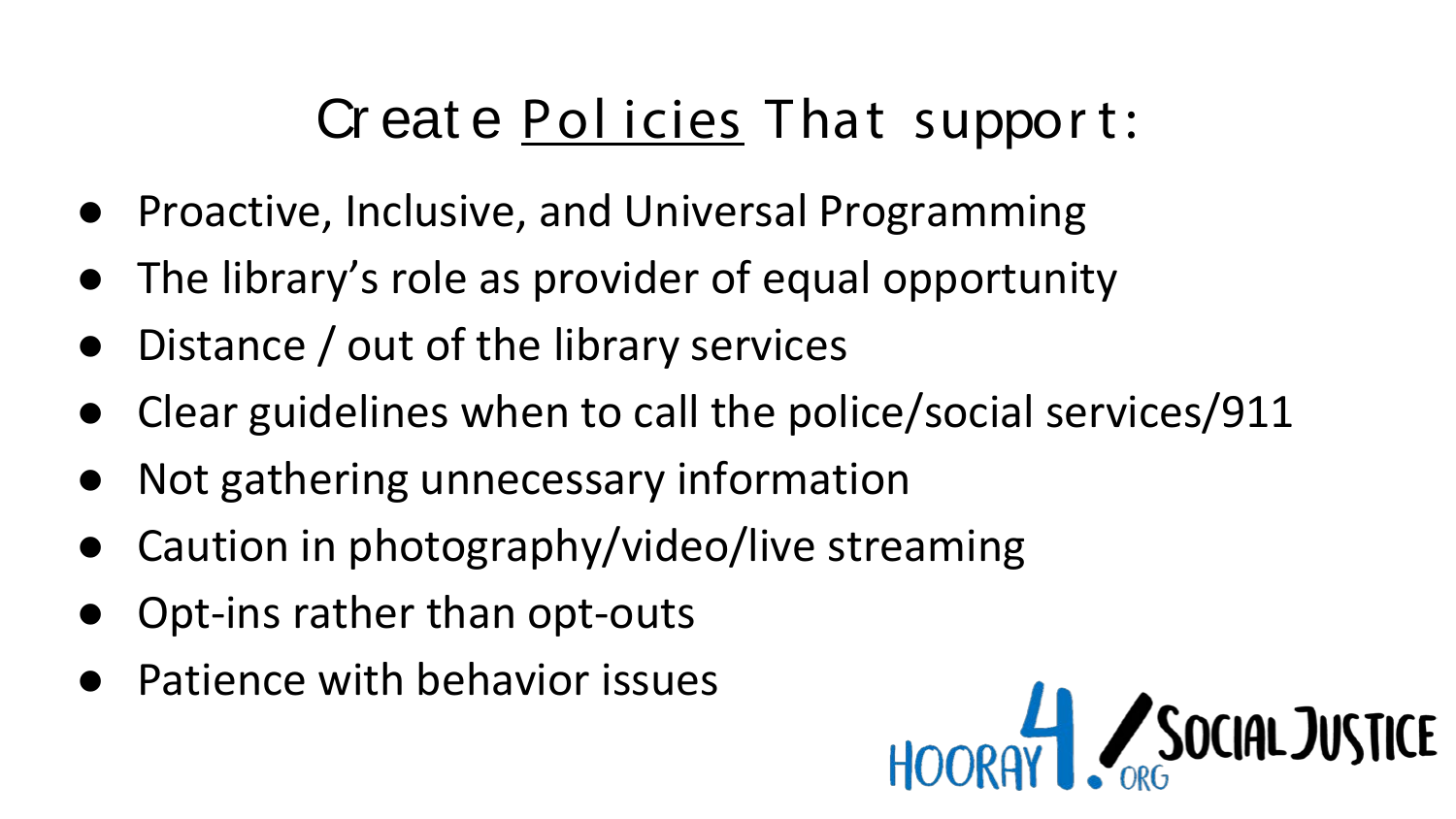#### Why is Social Justice our business?

### *"Neutrality helps the oppressor, never the victim"* -- Elie Wiesel